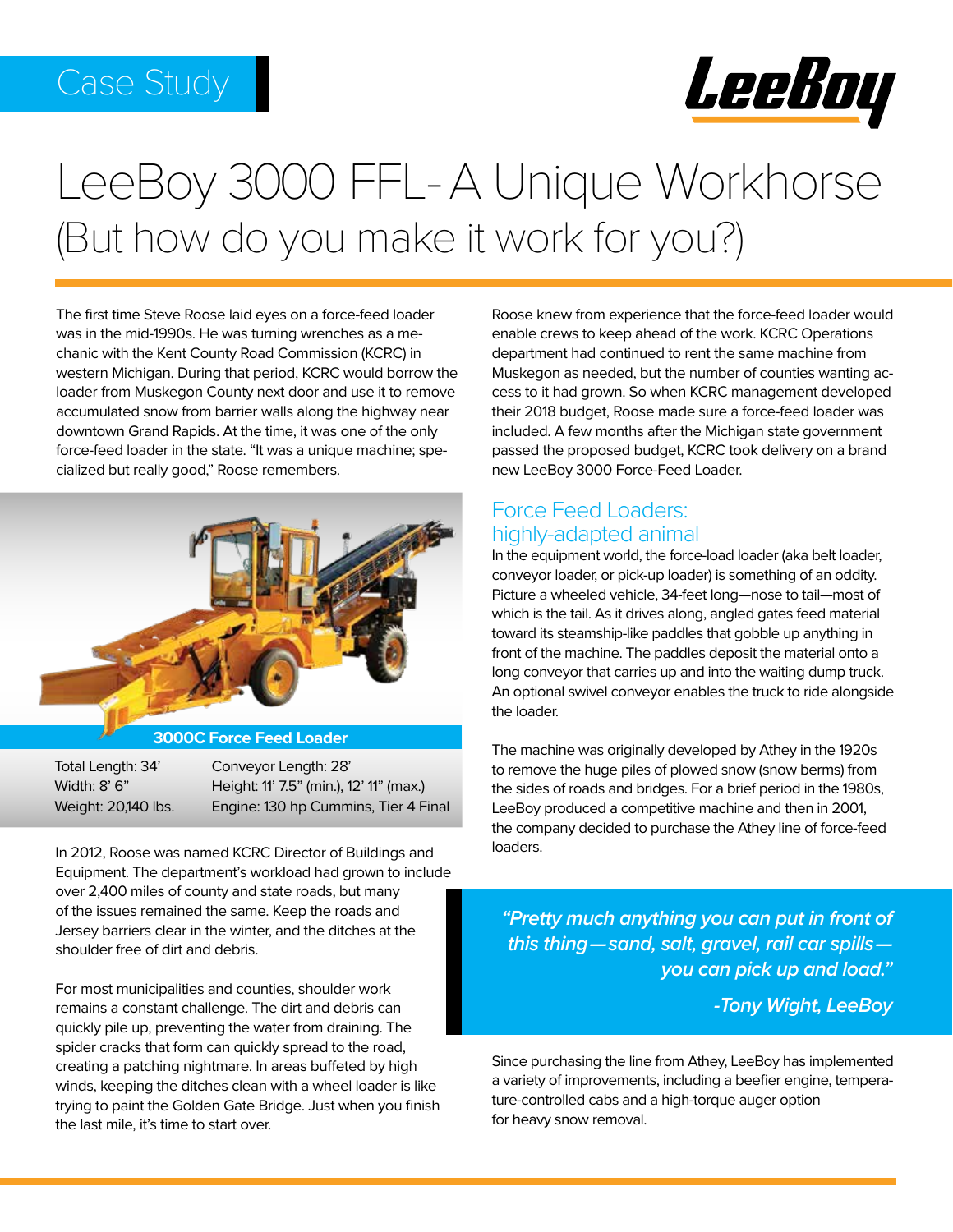

#### **Applications**

The key advantage of the force-feed loader is its ability to pick up material and load it into a dump truck without stopping. This makes it perfectly suited for removing windrowed dirt from road shoulders as well as snow berms. Because the loader is constantly moving forward, it enables the road crew to create a highly efficient train.

For shoulder work the train typically consists of a grader in front, followed by the force-feed loader, then the dump truck and a broom. A small skid steer is often used in the rear to collect debris such as large rocks or small tree stumps that the loader can't pick up. Depending on the size of the pile, the train's perpetual motion keeps it advancing at a constant speed of about 150-250 feet per minute (about two miles an hour). Crews will often use three dump trucks to ensure the loader doesn't outrun the train.

The traditional alternative—a wheel loader, truck and broom—requires less manpower, but is much slower. The cycle time to for the loader to scoop, back up to the truck, dump the load, turn around and drive back to the pile can be a couple of minutes or more. This can slow the crew down to about 25-50 feet per minute (about a half mile a day). In that same eight hours, a crew with a force-feed loader can complete three to four miles of shoulder work.



The second major application is snow removal. In areas like Buffalo, Cleveland and Michigan winter typically brings 70-95 inches of snow each year. In urban areas, snow plowed from the street can pile up six or seven feet, creating a barrier between the street and sidewalks that can cost merchants and other businesses. On the highways and bridges, the snow berms are a serious safety issue, especially where Jersey barriers are used.

For the removal of heavy snows, the 3000-FFL offers an optional high-torque auger system in place of the tapered moldboards. A few years ago when the machine made an appearance in downtown Spokane, WA, it prompted several motorists to stop their vehicles and applaud as the loader went past.



The applications for the 3000-FFL are not limited to snow and dirt. "We've got customers in upstate New York using it in the fall to pick up leaves that have been raked to the street. Pretty much anything you can put in front of this thing—sand, salt, gravel, rail car spills—you can pick up and load," Wight added.

### Deciding between wheel loader and force-feed loader

While those who work in municipal or state road management may be familiar with the force-feed loader, knowing when to use it versus a wheel loader isn't always obvious. Steve Gola, salesmen at Stephenson's Wilkes-Barre, PA facility suggests starting with the basic job requirements: how much do you have to get done and how long do you have to complete it?

"If you've got a week to clean a couple miles of shoulder, you can rent a compact wheel loader for a week at about \$1,000 and get it done," Gola explained. Anything more and the decision begins to swing in favor of the force-feed loader.

"One of the things all municipalities struggle with is manpower. They don't have the money to hire the manpower they need, so they're looking to make jobs as efficient as possible to optimize their crews," Wight offered. Lack of manpower, however, is also one of the primary obstacles keeping small municipalities from being able to utilize the speed and productivity of the force-feed loader. Running an efficient equipment train requires a six-person